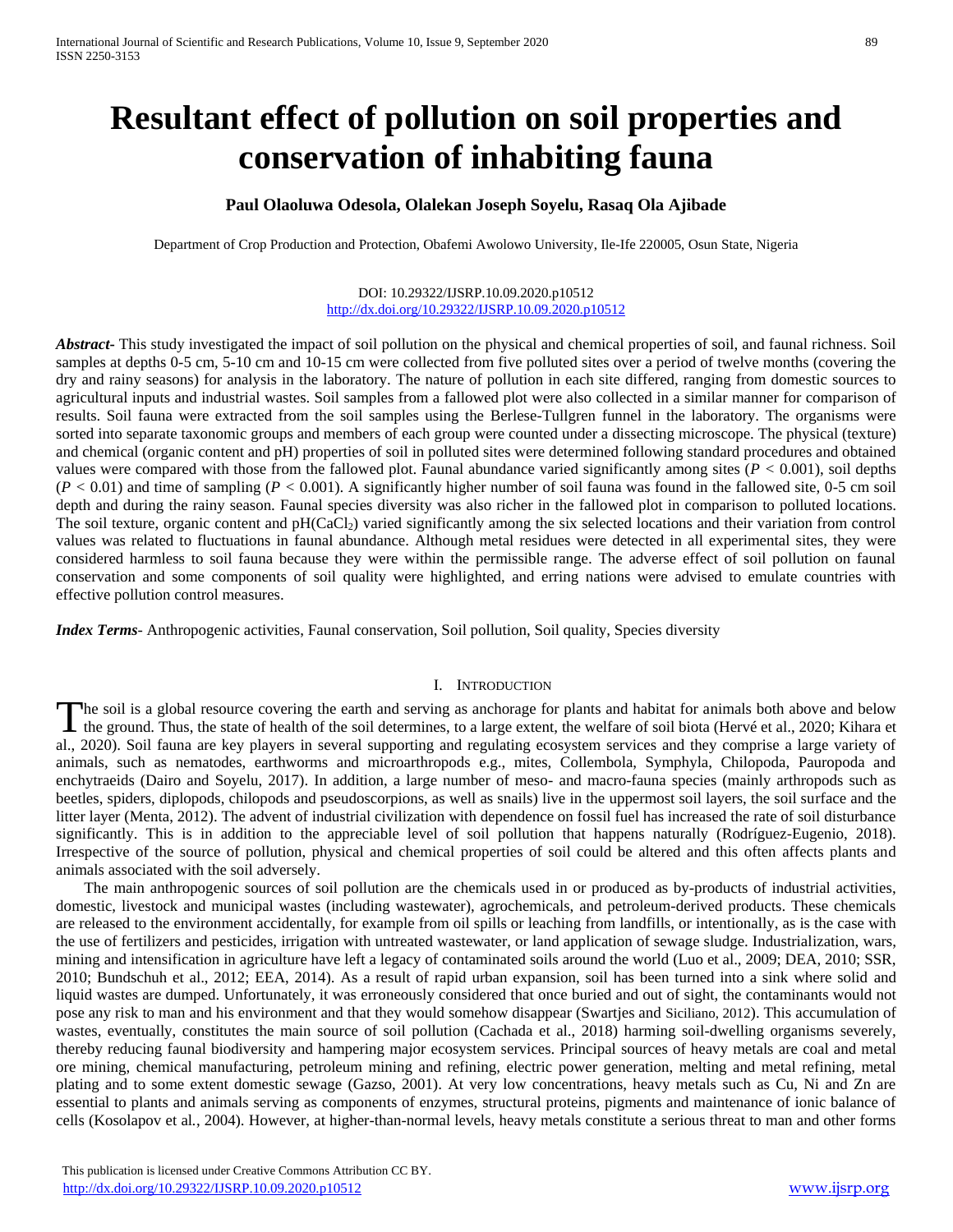of biological life because of their toxicity, persistence and non-degradable conditions in the environment (Nwuche and Ugoji, 2008; Aina et al., 2009; Mohiuddin et al., 2010).

Soil pollution is a global scourge which requires active cooperation of every nation to overcome. The urgency to conserve soil fauna has continued to grow since the beginning of the millennium as highlighted in international environmental policies such as the Biodiversity Action Plan for Agriculture (*EU 2001*), the Kiev Resolution on Biodiversity (*EU/ECE 2003*) and the EU Soil Thematic Strategy of 2006. Unfortunately, most developing countries still have inadequately formulated and poorly implemented waste management guidelines which are not able to complement efforts of compliant nations. This study was, therefore, carried out to highlight the potential danger of five possible sources of soil pollution that are commonly encountered in a representative country, Nigeria. The relationship between soil pollution and faunal diversity, species abundance and soil properties were established. It is expected that results from this and other related studies would be found useful by appropriate authorities to initiate necessary legislative actions in erring nations.

#### II. MATERIALS AND METHODS

#### **1. Collection of soil samples and extraction of fauna**

Soil samples were collected from five sites (Table 1) that were purposely selected for specific form of pollution while a fallowed plot was chosen for comparison of results. One of the sites had been continuously cultivated with maize (*Zea mays* L.) for over ten years with frequent NPK and Urea fertilizer application while another site had been similarly cultivated with cowpea (*Vigna unguiculata*  (L.) Walp.) that required frequent pesticide application. Soil samples were collected monthly from the six sites over a period of twelve months using standard procedures and equipment. In each site, a 15 cm  $\times$  15 cm micro plot was marked out each month from which soil samples were collected using a soil auger at 0-5 cm, 5-10 cm and 10-15 cm soil depths. Each soil sample was carefully sealed in a polythene bag and taken to the laboratory. Soil fauna were extracted from collected samples using the Berlese-Tullgren funnel as described by Dairo and Soyelu (2017). The soil samples were placed in the funnel for 72 h and escaping soil fauna were collected in basal plastic vials containing 70% ethanol. Established identification keys were used to sort the extracted organisms into different taxonomic groups and members of each group were counted under a stereo microscope.

| No.            | Nature of site                            | Location            | Coordinate                        | Pollutant       | Distance from the<br>reference point |
|----------------|-------------------------------------------|---------------------|-----------------------------------|-----------------|--------------------------------------|
|                | Fallowed plot                             | T&RF, OAU           | 7°33'8"N 4°33'25"E (290 m asl)    | $\sim$          | $11.0 \mathrm{km}$                   |
| 2              | Frequent pesticide<br>application         | T&RF, OAU           | $7°29'0''N$ 4°32'12"E (256 m asl) | Pesticides      | $10.1 \text{ km}$                    |
| 3              | Frequent fertilizer<br>application        | T&RF, OAU           | 7°33'11"N 4°33'23"E (290 m asl)   | Fertilizers     | $10.4 \text{ km}$                    |
| $\overline{4}$ | OAU central<br>dumpsite                   | <b>Tonkere Road</b> | 7°33'9"N 4°32'58"E (287 m asl)    | Municipal waste | $1.1 \text{ km}$                     |
| 5              | Auto-mechanic<br>workshop                 | Ondo Road           | 7°29'1"N 4°32'12"E (253 m asl)    | Spent oil       | $4.2 \text{ km}$                     |
| 6              | Scrap iron and steel<br>smelting industry | Ibadan Road         | 7°29'47"N 4°28'33"E (256 m asl)   | Metal deposit   | $6.0 \text{ km}$                     |

**Table 1: Description of sites selected for the study in Ile-Ife, Osun State, Nigeria**

The Faculty of Agriculture Building on the University campus was taken as reference point in describing distances separating selected sites. T&RF: Teaching and Research Farm; OAU: Obafemi Awolowo University; asl: elevation above sea level.

# **2. Physicochemical properties of collected soil samples**

### **2.1 Soil texture**

The texture of soil collected from each experimental site was determined at the Soil Testing Laboratory, Faculty of Agriculture, Obafemi Awolowo University using the hydrometer method. To 51 g sieved, air-dried soil sample was added 100 ml 5% sodium hexametaphosphate (Calgon) with 100 cm<sup>3</sup> distilled water. The mixture was stirred with a rod and left to set for 30 min. The suspension was then stirred for 15 min using the Stuart flask shaker multimix machine after which it was transferred into a glass measuring cylinder and made up to the 1000 ml mark with distilled water. A plunger was used to agitate the content of the cylinder to ensure that all particles were in the suspension. The hydrometer was lowered slowly into the suspension until it floated and the first reading on the hydrometer was taken after 40 s, followed by the second reading after 3 h. The temperature of the suspension was also taken at each hydrometer reading. The first reading measured percentage of silt and clay in suspension while the second reading determined percentage of clay alone. Results were corrected to a temperature of 20℃; for every degree above 20℃, 0.36 was added to hydrometer reading before computation and for every degree below 20℃, 0.36 was subtracted. Hydrometer reading of a blank was also taken for comparison of results; the blank consisted of only 100 ml 5% Calgon made up to 1000 ml mark with distilled water.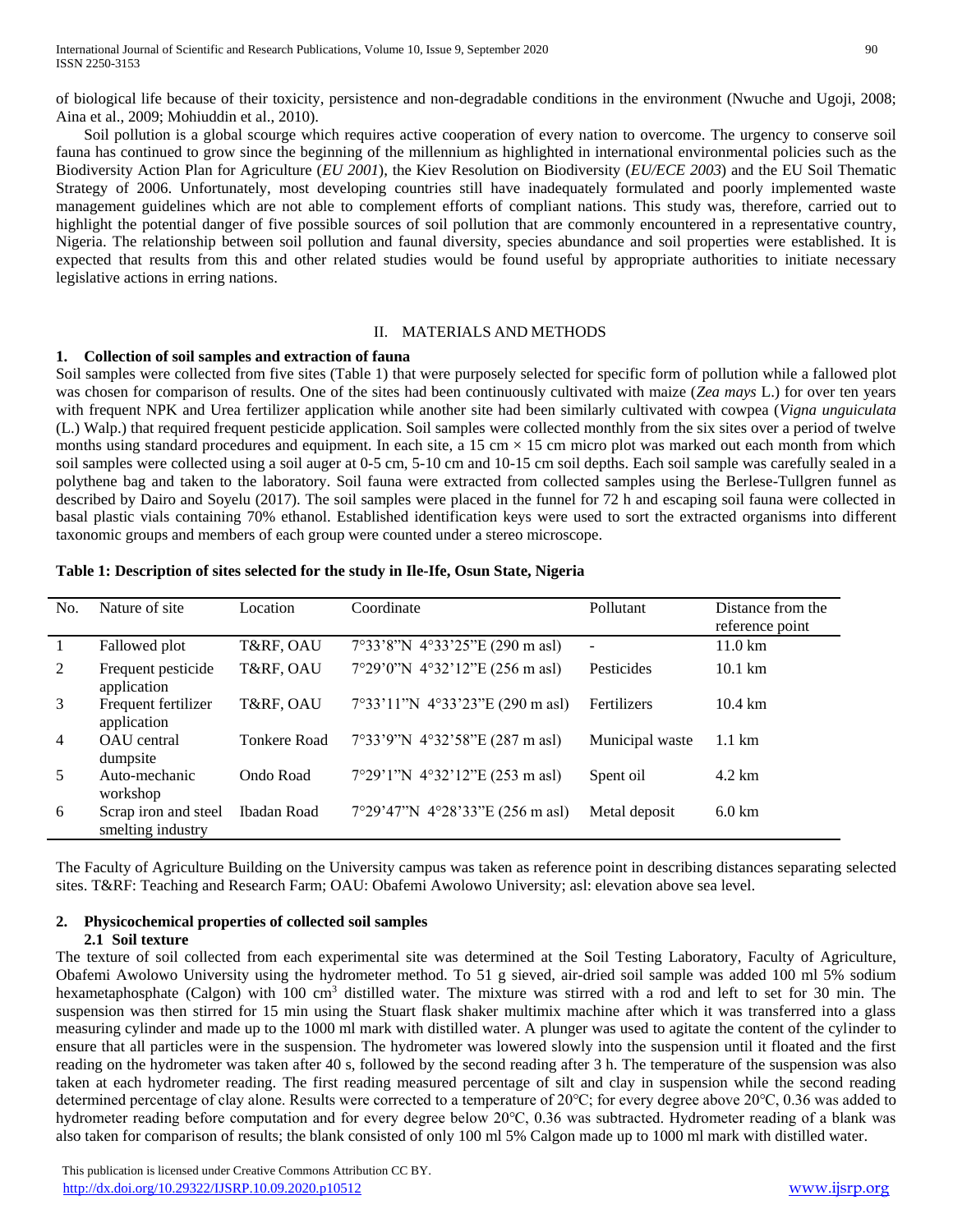Given: Hydrometer reading of suspension at 40 s =  $H_1$ Hydrometer reading of blank at 40 s  $= B_1$ Temperature at 40 s  $= T_1$ Hydrometer reading of suspension at 3 h =  $H_2$ Hydrometer reading of blank at 3 h  $=$  B<sub>2</sub> Temperature at 3 h  $= T_2$ % Sand =  $100 - 2[H_1 - B_1 + 0.36(T_1 - 20)]$ % Clay =  $2(H_2 - B_2) + 0.36(T_2 - 20)$ % Silt  $= 100 - (% \text{ sand} + % \text{clav})$ 

The textural class of each soil sample was determined by inputting obtained values (i.e. percentage sand, clay and silt) into Textural Triangle, a mobile application developed by the USDA.

#### **2.2 Organic content**

The organic carbon (OC) and organic matter (OM) contained in collected soil samples were determined following standard procedures. To 1.0 g air-dried soil sample was added 10 ml 0.5 M ammonium ferrous sulphate solution. Concentrated H<sub>2</sub>SO<sub>4</sub> (20 ml) was added to the mixture and the flask was allowed to stand for 20-30 min. The resulting suspension was diluted with 200 ml distilled water; 10 ml 85% H<sub>3</sub>PO<sub>4</sub> and 0.2 g NaF were added with 1 ml diphenylamine indicator to show the endpoint. The colour of the solution at the beginning was dark green due to  $Cr^{3+}$ , shifting to turbid blue as the titration proceeded and changed sharply to a bright green at the end-point.

Organic carbon  $(\%) = \frac{(Blank - Titre) \times 0.5}{0.5}$  $\frac{101}{0.5}$  × 0.39; Organic matter (%) = OC × 1.72

#### **2.3 Soil pH**

The soil pH in CaCl<sub>2</sub> was determined following the method of Hendershot et al. (2007). Ten grams (10 g) of each soil sample was measured into a pH cup and 20 ml 0.01 M CaCl<sub>2</sub> was added. The suspension was stirred intermittently for 30 min and left to stand for about 1 h. A combination electrode was immersed into the clear supernatant and the pH was recorded once the reading was constant.

#### **2.4 Heavy metal determination**

For extraction of heavy metals, 5 g soil samples were measured into conical flasks after which 50 ml HCl was added. Mechanical shaker was used for 30 min and filter paper was used to extract heavy metals into plastic bottles. Concentrations of heavy metals in extracted samples were determined at the Agronomy Laboratory, University of Ibadan, Oyo State.

#### **3. Statistical analysis**

The monthly faunal population data were natural log-transformed before analysis of variance (ANOVA) was carried out using Statistical Analysis Software (SAS) v. 9.0 and mean values were separated using Tukey's Honestly Significant Difference (HSD) test at 0.05 level of probability. Data for organic content of soil samples were also subjected to ANOVA and mean values were separated using the  $LSD<sub>0.05</sub>$  test.

#### III. RESULTS AND DISCUSSION

#### *A. Species composition and relative abundance of soil fauna*

The sampling site ( $P < 0.001$ ), soil depth ( $P < 0.01$ ) and period of sampling ( $P < 0.001$ ) had significant effect on population of soil fauna (Table 2). Population of soil-dwelling organisms is known to vary with land use (Silva et al., 2018; Nanganoa et al., 2019) and degree of soil pollution (Austruy et al., 2016; Kanwal and Rana, 2020). Generally, faunal abundance and species richness are higher in fallowed soils but decrease with increasing pollution (Xie et al., 2016; Dairo and Soyelu, 2017). This trend was reported in the present study with significantly lower soil fauna population at sites polluted with chemical fertilizers, municipal waste, spent oil and metal deposits (Table 3). A combination of toxicity, alteration of faunal behaviour by pollutants and interference with physiological processes has been offered as possible explanation for depletion of fauna in polluted soils (Odesola, 2020).

Soil depth is one of the natural factors that affect faunal distribution (Will et al., 2010, Eilers et al., 2012), and similar to previous reports (Baldrian et al., 2012; Ko et al., 2017), it had a significant inverse relationship with faunal population in the current study. Occupation of the first few centimeters of soil by a higher number of fauna appears to be an adaptive feature as it becomes increasingly difficult for them to dig deeper into the soil. This might also explain why the faunal distribution pattern remains unchanged despite contamination in some soils (Goberna et al., 2005). Reduction in faunal population with increasing depth has also been attributed to changes in edaphic factors such as pH, moisture contents, quality and quantity of organic matters, and oxygen concentrations throughout the soil depth profile (Ko et al., 2017).

There are two seasons in Nigeria but the duration of each varies between the southern and northern parts of the country. In southern Nigeria where this study was carried out, the rainy season starts in mid-March and extends to mid-October while the dry season covers late October to early March with peak dry conditions between early December and late February (CTN, 2011). A significantly lower faunal population was recorded during the dry season (Fig. 1) and the lowest recorded between January and February (27-28 individuals) coincided with the peak period of dry season for 2019. This peak period was characterized by high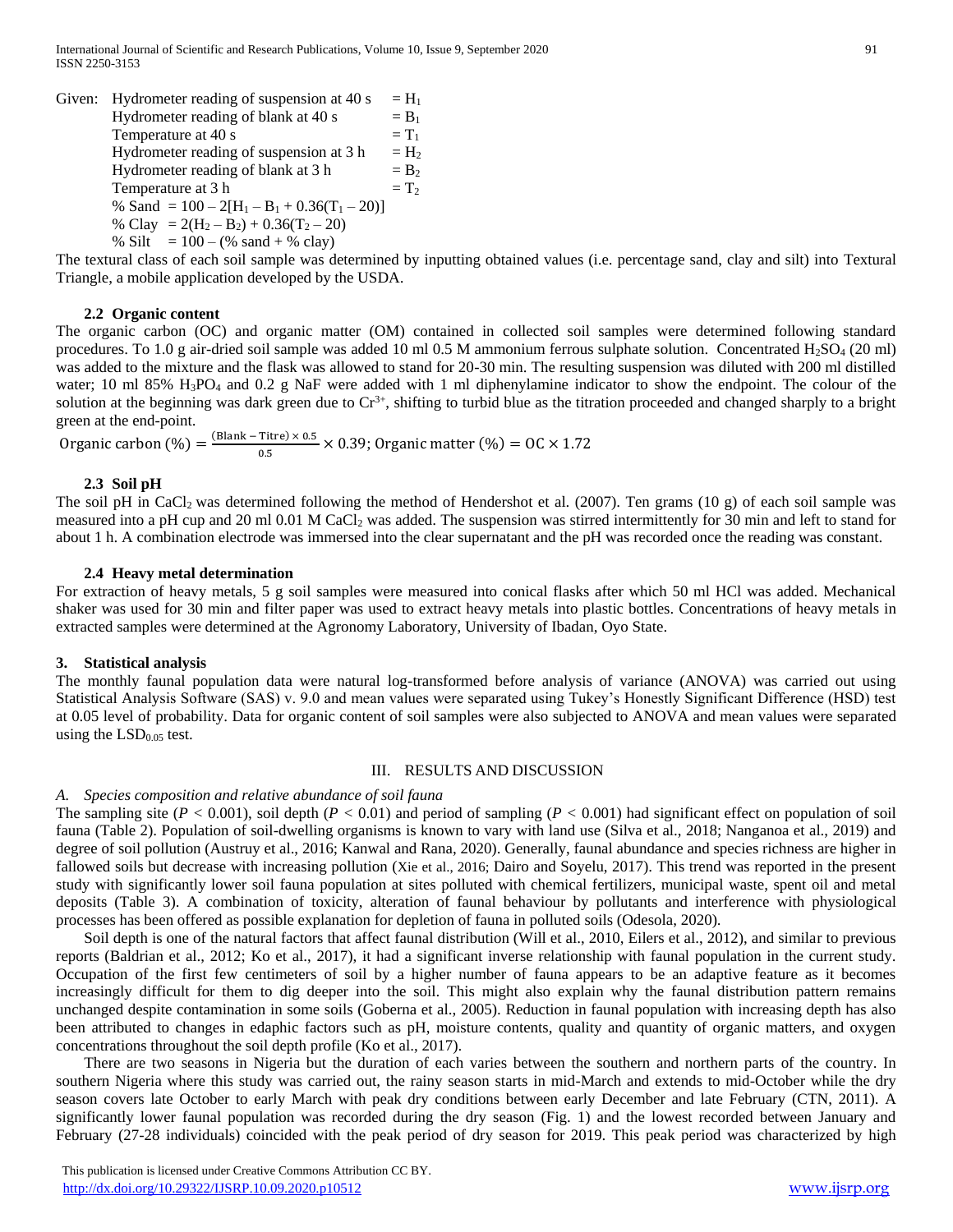temperature (27.25℃) and low relative humidity (70.33%) while July-August marked by a significant increase in faunal population had a lower temperature (26.86°C) and higher moisture level (90.48%). Adejuyigbe (1989) recorded low numbers of soil arthropods when there was low soil moisture content and high soil temperature while Badejo (1990), working on abundance of springtails, reported a positive correlation between soil moisture content and abundance of soil-dwelling Collembola on one hand with a negative correlation between soil temperature and number of Collembola on the other. However, Choi et al. (2006) identified soil moisture content as the most important factor determining distribution of soil organisms. In order to escape drought, soil animals either move deeper into the soil or disperse to moist patches (Xiang et al., 2008).

T**able 2: Analysis of variance showing effect of location, soil depth and period of sampling on population of fauna in polluted soils**

| Source of variation | df                          | Sum of squares | Mean square | F value |
|---------------------|-----------------------------|----------------|-------------|---------|
| Sampling site       | 5                           | 4250.98        | 850.19***   | 11.38   |
| Soil depth          | 2                           | 706.93         | 353.46**    | 4.73    |
| Time of sampling    | 11                          | 5768.76        | 524.43***   | 7.02    |
| Replication         | $\mathcal{D}_{\mathcal{L}}$ | 4.32           | 2.16        | 0.01    |
| Error               | 627                         | 147120.43      | 234.64      |         |
| Total               | 647                         | 157851.42      |             |         |

\*\*, \*\*\*:  $P < 0.01$  and  $P < 0.001$ , respectively

#### **Table 3: Average number of fauna extracted from soil samples collected from different sites and soil depths**

| Fallowed plot | Frequent pesticide<br>application | Frequent fertilizer<br>application | OAU dumpsite      | Mechanic<br>workshop | Smelting industry |  |
|---------------|-----------------------------------|------------------------------------|-------------------|----------------------|-------------------|--|
| 175.00a       | 162.22a                           | 85.56c                             | 128.89b<br>80.56c |                      | 53.89d            |  |
|               |                                   | Soil depth                         |                   |                      |                   |  |
|               | $0-5$ cm                          | $5-10$ cm                          |                   | 10-15 cm             |                   |  |
|               | 133.89a                           | 90.28c<br>118.89b                  |                   |                      |                   |  |

Soil fauna play vital roles in biological processes such as respiration, mineralization, litter decomposition, soil structure maintenance and community energetics (Ruan et al., 2005; Huhta, 2007; Briones, 2014) which are indices of soil health. As a result of these sensitive processes, soil fauna have been widely recommended as bioindicators (Bileva et al., 2014; Ertiban, 2019) and a significant change in their population or total absence in response to soil pollution usually signals caution. A positive correlation exists between faunal biomass and rate of soil processes (Ruan et al., 2005). Soil fauna belonging to eighteen (18) taxonomic groups were extracted and counted in the present study; while all the groups were present in fallowed soil samples, some taxonomic groups were not found at polluted sites (Table 4). Three taxonomic groups were absent in soil samples taken from the site with frequent fertilizer application while four groups were absent in soil samples from the mechanic workshop and smelting industry. Their absence was indicative of their intolerance to soil pollutants and this had adverse effect on biological processes that they mediate in the soil (Gillet and Ponge, 2003).

# *B. Physical and chemical properties of soil samples*

The textural characterization, organic content and  $pH(CaCl<sub>2</sub>)$  of experimental soil samples are presented in Table 5. The soil samples were mostly sand along with varying amounts of clay and silt. The proportion of sand, silt and clay determines the extent to which pollutants are mobile or available within the soil (van Deuren et al., 2002; Hanson et al., 2017). This in turn affects remediation efficiency (Falciglia and Vagliasindi, 2015; Koul and Taak, 2018). Most organic and inorganic pollutants tend to bind, either chemically or physically, to the fine (i.e., clay and silt) fraction of a soil, thereby, making them less amenable to remediation interventions. The removal kinetics of pollutants increases significantly with an increasing sandy fraction. However, too much sand in the soil will inhibit the soil's ability to hold nutrients and provide adequate moisture needed for healthy growth (Parikh and James, 2012; Stack, 2016).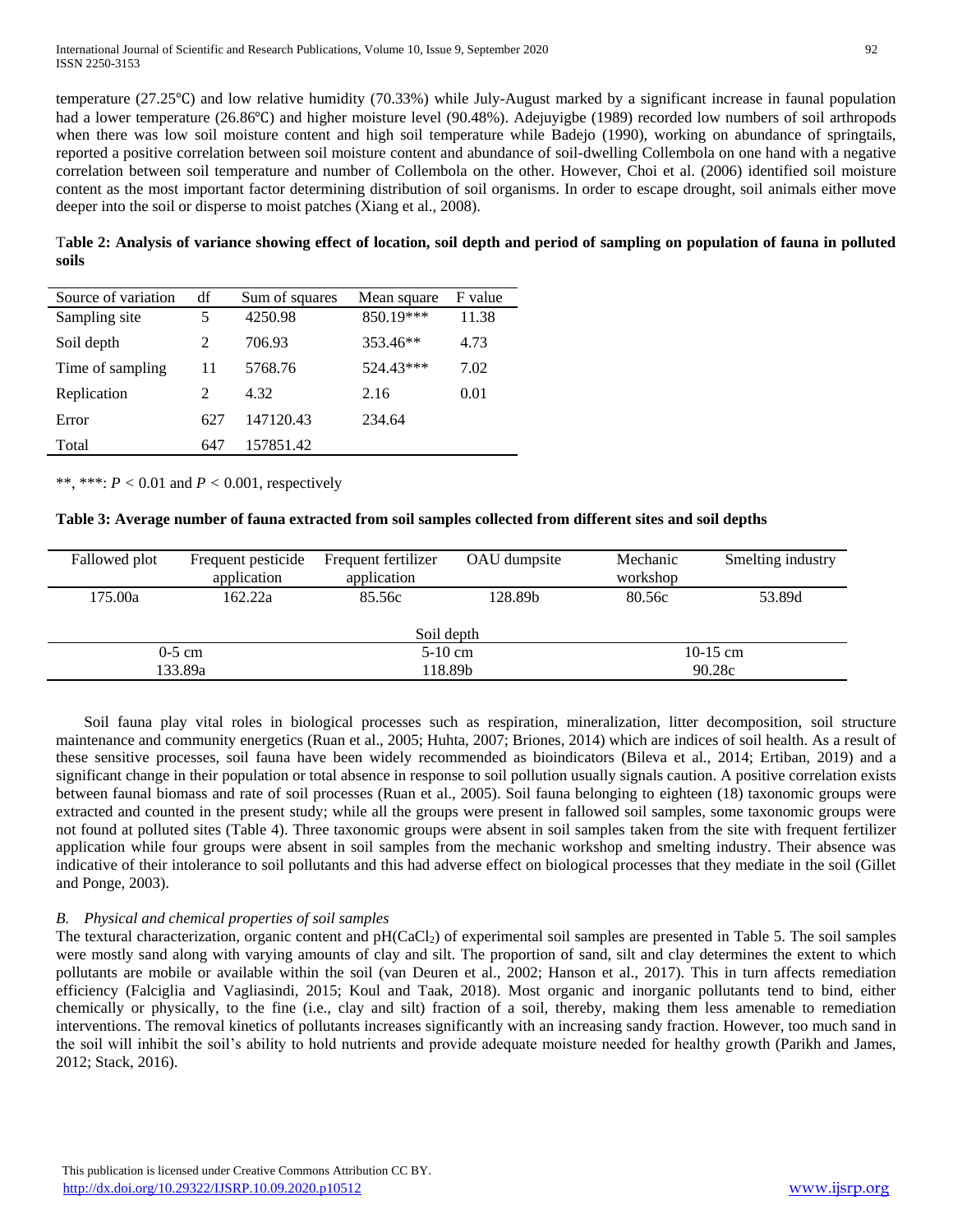

**Figure 1: Relative abundance of soil fauna in experimental soil samples over a period of twelve months**

| Table 4: Different categories of soil fauna extracted from the six experimental sites |  |
|---------------------------------------------------------------------------------------|--|
|---------------------------------------------------------------------------------------|--|

| Taxonomic group  | Fallowed plot | Frequent pesticide<br>application | Frequent fertilizer<br>application | OAU<br>dumpsite | Mechanic<br>workshop | Smelting<br>industry |
|------------------|---------------|-----------------------------------|------------------------------------|-----------------|----------------------|----------------------|
| Acari            | $+$           | $+$                               | $+$                                | $+$             | $+$                  | $+$                  |
| Araneae          | $+$           | $+$                               |                                    | $+$             |                      | $+$                  |
| Chilopoda        | $+$           | $+$                               | $+$                                | $+$             | $+$                  | $+$                  |
| Coleoptera       | $^{+}$        | $^{+}$                            | $\ddot{}$                          | $\ddot{}$       | $\pm$                | $+$                  |
| Collembola       | $+$           | $+$                               | $+$                                | $+$             | $+$                  | $+$                  |
| Diplopoda        | $^{+}$        | $^{+}$                            | $+$                                | $\ddot{}$       |                      | $\pm$                |
| Diplura          | $\ddot{}$     | $\ddot{}$                         | $\ddot{}$                          | $\ddot{}$       | $+$                  | $+$                  |
| Diptera          | $\ddot{}$     | $+$                               | $+$                                | $+$             | $+$                  | $+$                  |
| Hemiptera        | $+$           | $+$                               | $+$                                | $+$             | $+$                  | $+$                  |
| Hymenoptera      | $^{+}$        | $^{+}$                            | $+$                                | $\ddot{}$       | $+$                  | $+$                  |
| Isopoda          | $+$           | $+$                               | $+$                                | $+$             | $+$                  |                      |
| Isoptera         | $+$           | $^{+}$                            | $+$                                | $+$             | $+$                  | $+$                  |
| Lepidoptera      | $+$           | $+$                               | $\ddot{}$                          |                 |                      | $+$                  |
| Lumbricidae      | $+$           | $^{+}$                            | $\ddot{}$                          | $+$             | $+$                  |                      |
| Opiliones        | $+$           | $\pm$                             | $+$                                | $+$             | $+$                  | $+$                  |
| Orthoptera       | $+$           |                                   |                                    | $+$             | $+$                  | $+$                  |
| Protura          | $+$           | $+$                               | $^+$                               | $+$             | $+$                  |                      |
| Pseudoscorpiones | $^{+}$        | $+$                               |                                    | $+$             |                      |                      |

**+,** ̶ **:** present and absent, respectively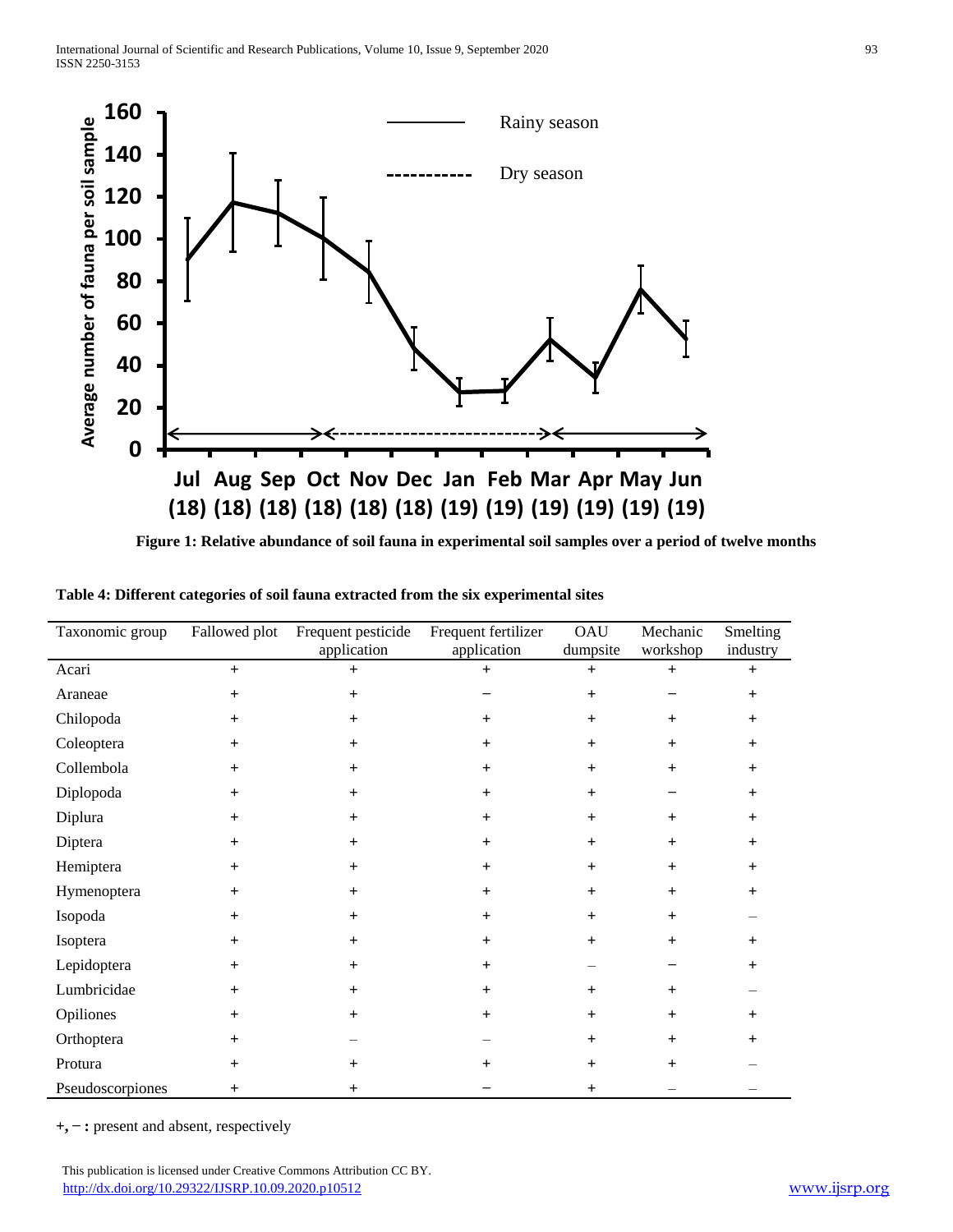| Nature of site                  | Textural characterization |            |             |                     | Organic content |       | pH(CaCl <sub>2</sub> ) |
|---------------------------------|---------------------------|------------|-------------|---------------------|-----------------|-------|------------------------|
|                                 | Sand $(\%)$               | $Silt(\%)$ | Clay $(\%)$ | Class               | OC(%)           | OM(%) |                        |
| Fallowed plot                   | 59                        | 17         | 24          | Sandy clay loam     | 3.354           | 5.769 | 5.44                   |
| Frequent pesticide application  | 79                        | 9          | 12          | Sandy loam          | 0.897           | 1.545 | 3.80                   |
| Frequent fertilizer application | 81                        |            | 12          | Sandy loam          | 0.741           | 1.275 | 3.92                   |
| OAU dumpsite                    | 69                        | 17         | 14          | Sandy loam          | 0.663           | 1.140 | 7.60                   |
| Mechanic workshop               | 59                        | 17         | 24          | Sandy clay loam     | 3.159           | 5.433 | 5.90                   |
| Smelting industry               | 89                        |            | 10          | Loamy sand          | 0.312           | 0.537 | 7.78                   |
|                                 |                           |            |             | LSD <sub>0.05</sub> | 0.127           | 0.284 |                        |

#### **Table 5: The textural properties, organic content and pH of examined soil samples**

OC: Organic carbon; OM: Organic matter

The organic matter (OM) and organic carbon (OC) are components of the soil organic content that was quantified in this study. Both components were significantly lower in polluted sites and the depletion was most severe at the smelting industry with predominant metal deposit. The soil OM serves as food for the inhabiting fauna, thus, encouraging biodiversity and build-up of faunal biomass (van Noordwijk et al., 1993) as evident in this study. The OM also improves overall health of the soil by enhancing soil structure, moisture holding capacity, nutrient availability and activity of soil organisms (Bot and Benites, 2005; Huhta, 2007; Frouz, 2018). A healthy soil contains a large number and variety of organisms which interact to provide a wide variety of ecosystem services that favour agriculture (Griffiths et al., 2019). The soil OC also plays an important role in the C cycle which is crucial for supporting ecosystem services (Schmidt et al., 2011).

The soil pH varied widely (3.8-7.8) among experimental sites, being < 4 in soil samples from sites with frequent pesticide and fertilizer applications. Fertilizers are major sources of hydrogen ions in the soil and pH values as low as 1.5 can be found in a zone immediately around a fertilizer band (Harter, 2007). Both extremely acidic (3.5-4.4) and extremely alkaline (> 9.5) conditions are generally detrimental to animal life; an indication that a critical review of types and frequency of application of fertilizers and pesticides at the Teaching and Research Farm is necessary. Nevertheless, tolerance of soil fauna to acid pH is highly variable, even among closely related species. Generally, microarthropods and Enchythraeidae have maximum abundances in acid soils (pH < 5) whereas nematodes and litter-dwelling earthworms prefer slightly acid pH (5-6). On the other hand, soil-dwelling earthworm species prefer pH of 6-7 (Lavelle et al., 1995).

Modern farming, industrialization, and increased vehicular use have led to high concentrations of heavy metals such as Pb, Ni, Cr, Cd, Al, Hg, and Zn (Atafar et al., 2010) and they are usually toxic in the environment when present beyond permissible levels. Although heavy metal residues were present in all the sites (either naturally or as a result of human activities) (Table 6), they were considered safe to soil fauna because the levels were within permissible range.

| Nature of site                  | Iron      | Copper | Zinc   | Chromium | Cadmium | Lead   | Nickel |
|---------------------------------|-----------|--------|--------|----------|---------|--------|--------|
|                                 |           |        |        | mg/1     |         |        |        |
| Fallowed plot                   | 1.31      | 0.41   | 7.01   | 0.00     | 0.00    | 0.15   | 0.12   |
| Frequent pesticide application  | 15.32     | 1.10   | 14.41  | 0.00     | 0.02    | 1.04   | 0.25   |
| Frequent fertilizer application | 2.44      | 0.25   | 0.61   | 0.00     | 0.00    | 0.28   | 0.15   |
| OAU dumpsite                    | 9.11      | 1.81   | 10.81  | 0.00     | 0.21    | 1.89   | 0.21   |
| Mechanic workshop               | 21.26     | 0.96   | 16.90  | 0.00     | 0.04    | 0.80   | 0.31   |
| Smelting industry               | 99.10     | 13.00  | 137.51 | 0.29     | 0.19    | 10.40  | 1.55   |
| *Maximum permissible level      | 50,000.00 | 100.00 | 300.00 | 100.00   | 3.00    | 100.00 | 50.00  |

#### **Table 6: Heavy metal residues in soil samples collected from different experimental sites**

\* Source: Chiroma et al. (2014).

#### IV. CONCLUSION

The obtained results showed that pollution affected physicochemical properties of soil adversely and threatened survival of soil fauna. It is, therefore, very crucial that closer attention is given to environmental impact assessment of human activities in order to ensure wholesome soil and conservation of soil-dwelling organisms. In addition, nations with poor records of pollution control should adopt some of the effective measures implemented by successful ones. For instance, the Integrated Pest Management policies which have been mandated in the European Union and other similar practices being promoted in many parts of the world could be embraced. The *Intergovernmental Technical Panel on Soil* through the FAO's *Global Soil Partnership* has also developed some guidelines (Hammond, 2017) which could be adopted for sustainable soil management.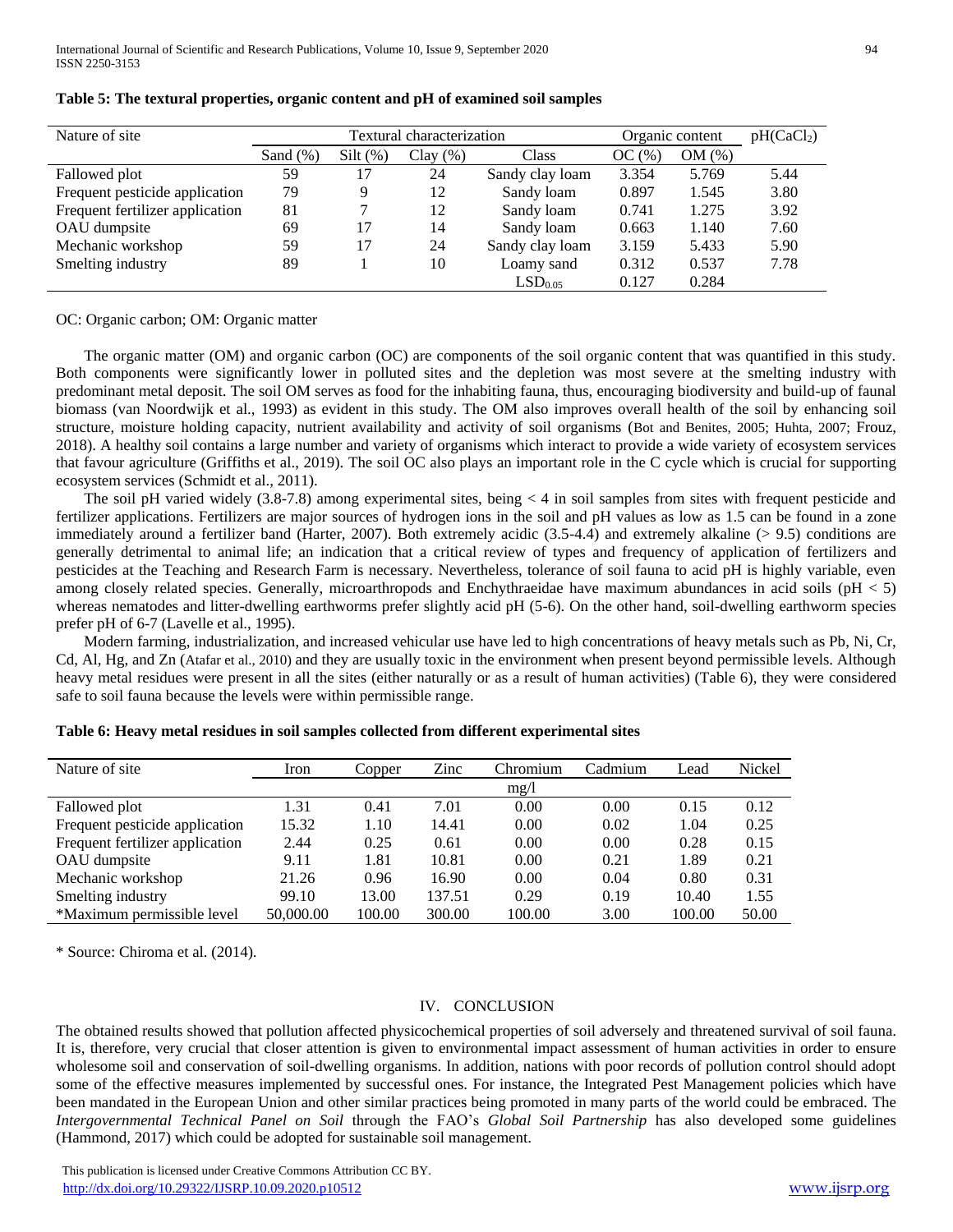#### ACKNOWLEDGMENT

The authors appreciate Dr. A.I. Ajao of the Atmospheric Physics Research Group, Department of Physics, Obafemi Awolowo University for providing the meteorological data used in this study.

#### **REFERENCES**

- Adejuyigbe, T.A. **(**1989**)**. The effect of 3-cyclohexyl-6-(dimetyl-amino)-1-methl-1,3,5- triazine-2,4(1h,3h)-dione (velpar) on soil surface and soil inhabiting arthropods of a cultivated plot in the Teaching and Research Farm of Obafemi Awolowo University**,** Ile-Ife. Obafemi Awolowo University, Faculty of Agriculture, Ile-Ife, 58 pp.
- Aina, M., Matejka, G., Mama, D., Yao, B., Moudachirou, M. (2009). Characterization of stabilized waste: evaluation of pollution risk*. International Journal of Environmental Science and Technology*, 6, 1, 159-165.
- Atafar, Z., Mesdaghinia, A., Nouri, J., Homaee, M., Yunesian, M., Ahmadimoghaddam, M., Mahvi, A.H. (2010). Effect of fertilizer application on soil heavy metal concentration. *Environmental Monitoring and Assessment*, 160, 83-89.
- Austruy, A., Laplanche, C., Mombo S., Dumat, C., Deola, F., Gers, C. (2016). Ecological changes in historically polluted soils: metal(loid) bioaccumulation in microarthropods and their impact on community structure. *Geoderma*, 271, 181-190.
- Badejo, M.A. (1990). Seasonal abundance of springtails in two contrasting environments. *Biotropica*, 23, 4, 382-390.
- Baldrian, P., Kolarik, M., Stursova, M., Kopecky, J., Valaskova, V., Vetrovsky, T., Zifcakova, L., Snajdr, J., Ridl, J., Vlcek, C., Voriskova, J. (2012). Active and total microbial communities in forest soil are largely different and highly stratified during decomposition. *ISME Journal*, 6, 248-258.
- Bileva, T., Stefanova, V., Haytova, D. (2014). Assessment of nematodes as bioindicators of soil health in agroecosystems. *Turkish Journal of Agricultural and Natural Sciences*, Special Issue: 1, 568-573.
- Bot, A., Benites, J. (2005). Creating drought-resistant soil. In: The importance of soil organic matter: key to drought-resistant soil and sustained food production. FAO Soils Bulletin 80. FAO, Rome.<http://www.fao.org/3/a0100e/a0100e08.htm>
- Briones, M.J.I. (2014). Soil fauna and soil functions: a jigsaw puzzle. *Frontiers in Environmental Science*, 2, 7. doi: 10.3389/fenvs.2014.00007
- Bundschuh, J., Litter, M.I., Parvez, F., Román-Ross, G., Nicolli, H.B., Jean, J.-S., Liu, C.-W., López, D., Armienta, M.A., Guilherme, L.R.G., Cuevas, A.G., Cornejo, L., Cumbal, L., Toujaguez, R. (2012). One century of arsenic exposure in Latin America: a review of history and occurrence from 14 countries. *The Science of the Total Environment*, 429, 2-35.
- Cachada, A., Rocha-Santos, T., Duarte, A.C. (2018). Soil and pollution: an introduction to the main issues. In: Soil Pollution, Academic Press, Cambridge, 1-28. [https://www.sciencedirect.com/science/article/pii/B9780128498736000017\).](https://www.sciencedirect.com/science/article/pii/B9780128498736000017)
- Chiroma, T.M., Ebewele, R.O., Hymore, F.K. (2014). Comparative assessment of heavy metal levels in soil, vegetables and urban grey waste water used for irrigation in Yola and Kano*. International Refereed Journal of Engineering and Science***,** 3, 2, 1-9*.*
- Choi, I.W., Moorhead, L.D., Neher, A.D., Ryoo, I.M. (2006). A modelling study of soil temperature and moisture effects on population dynamics of *Paronychiurus kimi* (Collembola: Onychiuridae). *Biology and Fertility of Soils*, 43, 69-75.
- CTN, 2011. Nigeria: climate. [https://web.archive.org/web/20110511223039/http://www.cometonigeria.com/nigeria/climate.html](https://web.archive.org/web/20110511223039/http:/www.cometonigeria.com/nigeria/climate.html)
- Dairo, O.S., Soyelu O.J. (2017). Consequences of prolonged agronomic practices: faunal composition and abundance in cultivated and fallowed soils. *International Journal of Conservation Science*, 8, 3, 509-518.
- DEA (2010). Framework for the management of contaminated land. Department of Environmental Affairs, Republic of South Africa. <http://sawic.environment.gov.za/documents/562.pdf>
- EEA (2014). Progress in management of contaminated sites. European Environment Agency. [https://www.eea.europa.eu/data-and-maps/indicators/progress-in](https://www.eea.europa.eu/data-and-maps/indicators/progress-in-management-of-contaminated-sites/progress-in-management-ofcontaminated-1)[management-of-contaminated-sites/progress-in-management-ofcontaminated-1](https://www.eea.europa.eu/data-and-maps/indicators/progress-in-management-of-contaminated-sites/progress-in-management-ofcontaminated-1)
- Eilers, K.G., Debenport, S., Anderson, S., Fierer, N. (2012). Digging deeper to find unique microbial communities: the strong effect of depth on the structure of bacterial and archaeal communities in soil. *Soil Biology and Biochemistry*, 50, 58-65.
- Ertiban, S.M. (2019). Soil fauna as webmasters, engineers and bioindicators in ecosystems: implications for conservation ecology and sustainable agriculture. *American Journal of Life Sciences*, 7, 1, 17-26.
- Falciglia, P.P., Vagliasindi, F.G.A. (2015). Remediation of hydrocarbon polluted soils using 2.45 GHz frequency-heating: influence of operating power and soil texture on soil temperature profiles and contaminant removal kinetics. *Journal of Geochemical Exploration*, 151, 66-73.
- Frouz, J. (2018). Effects of soil macro- and mesofauna on litter decomposition and soil organic matter stabilization. *Geoderma*, 332, 161-172.
- Gazso, L.G. (2001). The key microbial processes in the removal of toxic metals and radionuclides from the environment: a review. *Central European Journal of Occupational and Environmental Medicine*, 7, 3, 178-185.
- Gillet, S., Ponge, J-F. (2003). Changes in species assemblages and diets of Collembola along a gradient of metal pollution. *Applied Soil Ecology*, 22, 2, 127-138.
- Goberna, M., Insam, H., Klammer, S., Pascual, J.A., Sánchez, J. (2005). Microbial community structure at different depths in disturbed and undisturbed semiarid Mediterranean forest soils. *Microbial Ecology*, 50, 315-326.
- Griffiths, B., McDonald, C., Lawrie, M-J. (2019). Soil biodiversity and soil health. Farm Advisory Service Technical Note 721. [https://www.fas.scot/downloads/tn721](https://www.fas.scot/downloads/tn721-soil-biodiversity-and-soil-health/) [soil-biodiversity-and-soil-health/](https://www.fas.scot/downloads/tn721-soil-biodiversity-and-soil-health/)
- Hammond, T. (2017). Tackling the growing challenge of soil pollution. UNEP Ecosystems and Biodiversity Story. [https://www.unenvironment.org/news-and](https://www.unenvironment.org/news-and-stories/story/tackling-growing-challenge-soil-pollution)[stories/story/tackling-growing-challenge-soil-pollution](https://www.unenvironment.org/news-and-stories/story/tackling-growing-challenge-soil-pollution)
- Hanson, B., Cross, A., Bond, C., Jenkins, J. (2017). Pesticide binding affinity fact sheet; National Pesticide Information Center, Oregon State University Extension Services[. npic.orst.edu/factsheets/bindingaffinity.html.](http://npic.orst.edu/factsheets/bindingaffinity.html)
- Harter, R.D. (2007). Acid soils of the tropics. ECHO Technical Note. [http://courses.umass.edu/psoil370/Syllabus-files/Acid\\_Soils\\_of\\_the\\_Tropics.pdf](http://courses.umass.edu/psoil370/Syllabus-files/Acid_Soils_of_the_Tropics.pdf)
- Hendershot, W.H., Lalande, H., Duquette, M. (2007). Soil reaction and exchangeable acidity. In: *Soil sampling and methods of analysis*. 2nd Edition, Kindle Edition, CRC Press, Boca Raton, Florida, 173-178.
- Hervé, M.E.T, Renault, M., Plaas, E., Schuette, R., Potthoff, M., Cluzeau D., Nicolai, A. (2020). From practices to values: farmers' relationship with soil biodiversity in Europe*. Sociologia Ruralis*, 60, 3, 596-620*.* <https://doi.org/10.1111/soru.12303>
- Huhta, V. (2007). The role of soil fauna in ecosystems: a historical review. *Pedobiologia*, 50, 489-495.
- Kanwal, S., Rana, N. (2020). Use of sewage wastewater in agriculture and its effects on soil macrofauna. *Pakistan Journal of Agricultural Science*, 57, 3, 655-663.
- Kihara, J., Bolo, P., Kinyua, M., Nyawira, S.S., Sommer, R. (2020). Soil health and ecosystem services: lessons from sub-Sahara Africa (SSA). *Geoderma*, <https://doi.org/10.1016/j.geoderma.2020.114342>
- Ko, D., Yoo, G., Yun, S-T, Jun, S-C, Chung, H. (2017). Bacterial and fungal community composition across the soil depth profiles in a fallow field. *Journal of Ecology and Environment*, 41, 34. DOI: 10.1186/s41610-017-0053-0
- Kosolapov, D.B., Kuschk, P., Vainshtein, M.B., Vatsourina, A.V., Wiebner, A., Kasterner, M., Miler, R.A. (2004). Microbial processes of heavy metal removal from carbon deficient effluents in constructed wetlands. *Engineering in Life Sciences*, 4, 5, 403-411.
- Koul, B., Taak, P. (2018). Chemical methods of soil remediation. In: *Biotechnological strategies for effective remediation of polluted soils*. 1<sup>st</sup> Edition, Springer, Singapore, 77-84.